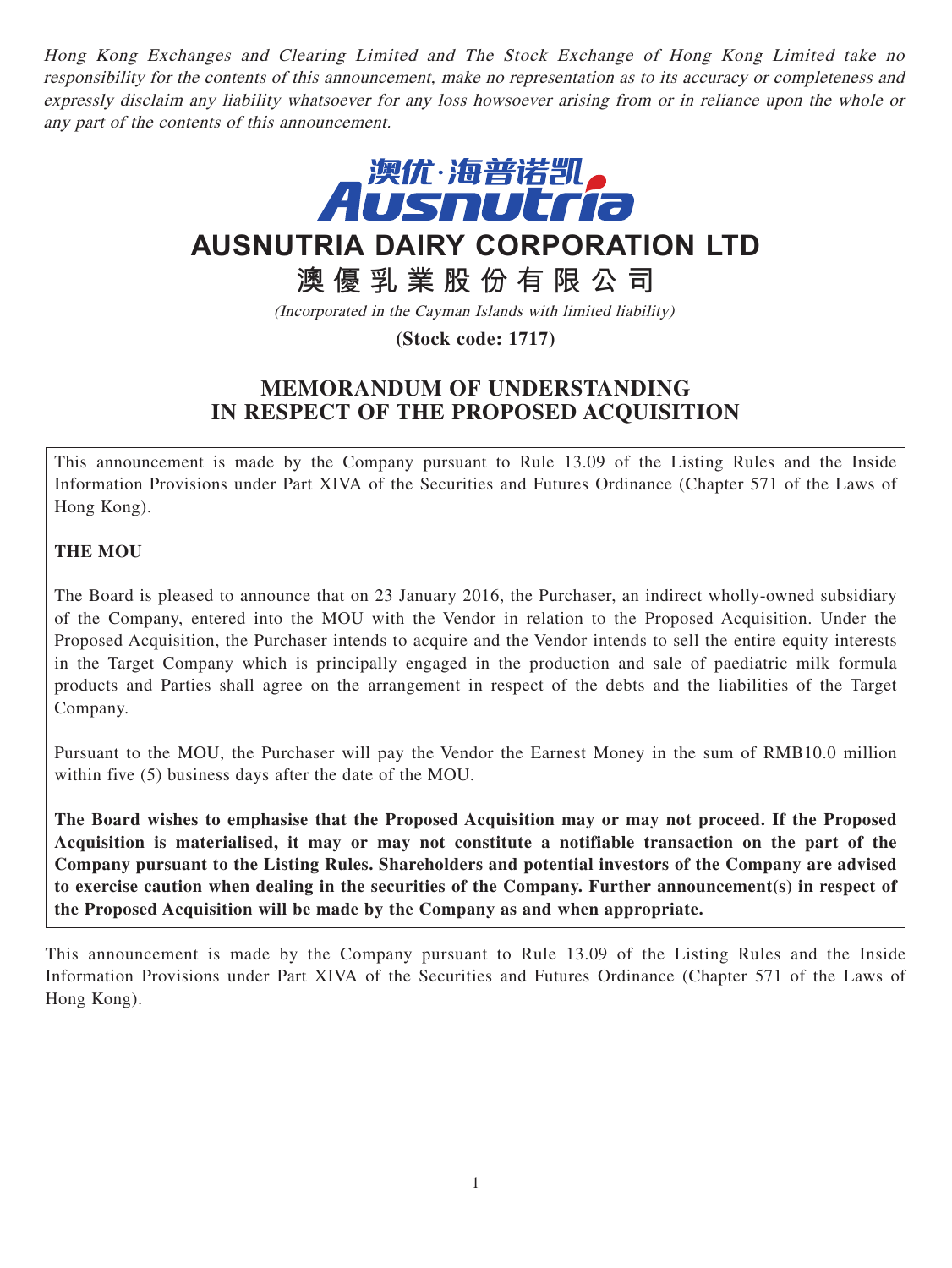The Board is pleased to announce that on 23 January 2016, the Purchaser, an indirect wholly-owned subsidiary of the Company, entered into the MOU with the Vendor in relation to the Proposed Acquisition. Under the Proposed Acquisition, the Purchaser intends to acquire and the Vendor intends to sell the entire equity interests in the Target Company and Parties shall agree on the arrangement in respect of the debts and the liabilities of the Target Company. Salient terms of the MOU are set out below.

## **THE MOU**

| Date:           | $23$ January $2016$                                                                                                                                                                                                                                                      |
|-----------------|--------------------------------------------------------------------------------------------------------------------------------------------------------------------------------------------------------------------------------------------------------------------------|
| Vendor:         | Scient International Group Limited                                                                                                                                                                                                                                       |
| Purchaser:      | Ausnutria Dairy (China) Co., Ltd.                                                                                                                                                                                                                                        |
| Subject-matter: | the Sale Interests, being the entire equity interests in the Target Company (in<br>particular, apart from the two trademarks of the "Qin" series, all other trademarks<br>and the brand name of the Target Company shall not be included in the Proposed<br>Acquisition) |

To the best of the Directors' knowledge, information and belief having made all reasonable enquiries, each of the Vendor and its ultimate beneficial owner(s) are Independent Third Parties.

### **Consideration**

The total consideration for the Sale Interests will be negotiated between the Parties based on the appraised value of the Sale Interests reported under a valuation report to be produced by an independent qualified appraisal company in Hong Kong. Under the MOU, Parties agreed to procure the said valuation report to be produced before 15 February 2016.

#### **Earnest Money**

Pursuant to the MOU, the Purchaser will pay the Vendor the Earnest Money in the sum of RMB10.0 million within five (5) business days after the date of the MOU. In the event that the Formal Agreement is entered into, the Earnest Money is agreed to be utilised as part of the consideration for the Proposed Acquisition under the Formal Agreement.

Upon the signing of the MOU, the Vendor will procure the Target Company to cooperate with the Purchaser to seek the pre-approvals for the change of name of the Target Company. If the Formal Agreement is not entered into prior to 29 February 2016 (but subject to the Parties agreeing to a later date) but the Vendor so performed before then, the Vendor is entitled to retain RMB1.0 million of the Earnest Money but must, within five (5) business days after the termination of the MOU, refund the remaining RMB9.0 million of the Earnest Money to the Purchaser.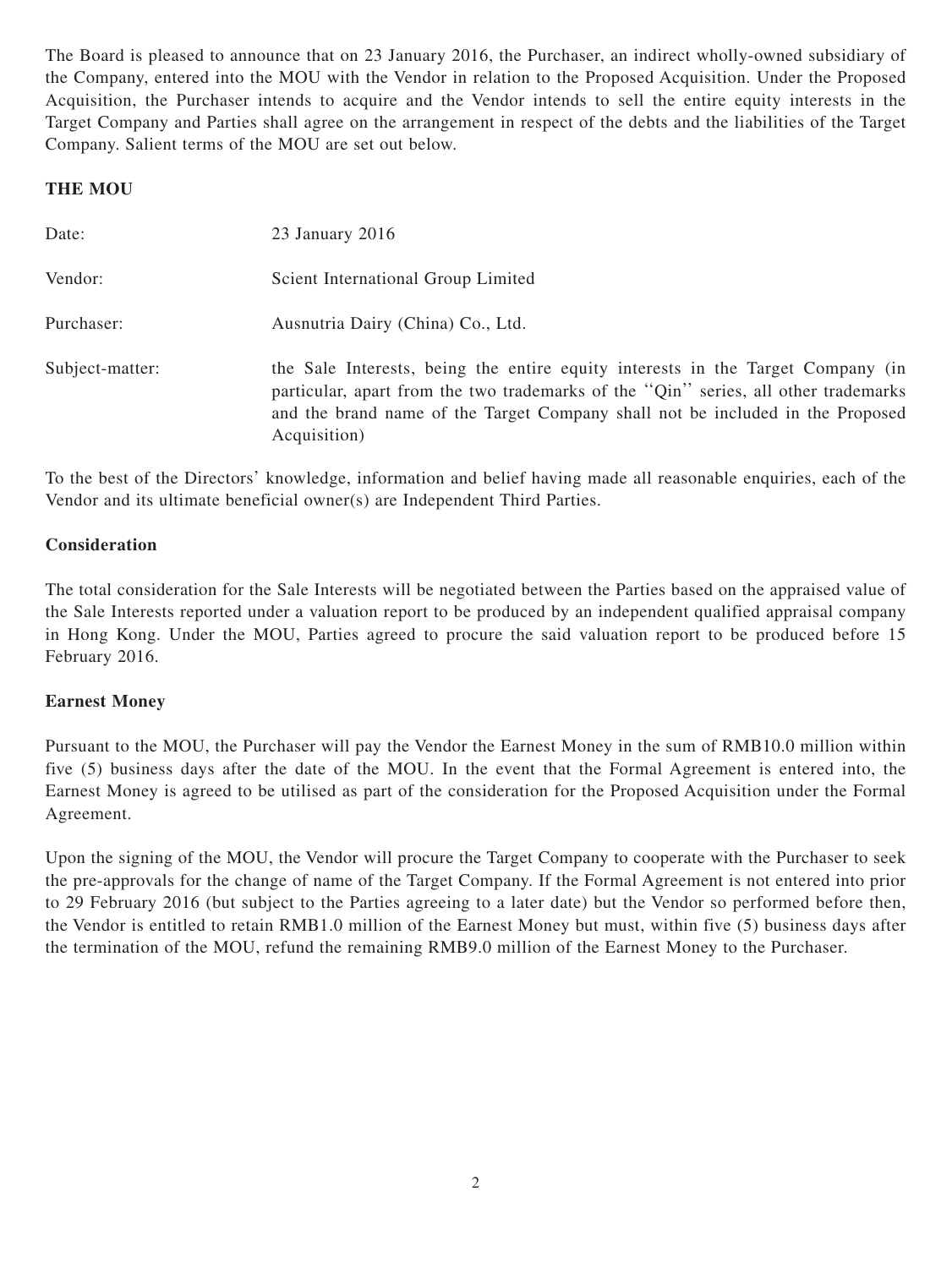### **Pilot-run production**

During the period between the date of the MOU and the date of the Formal Agreement, the Target Company shall participate in a one-week pilot-run production upon the request of the Purchaser. The costs of raw materials and expenses in related to the pilot-run production shall be borne by the Purchaser.

## **Exclusivity**

Unless agreed by the other Party in writing, no Party shall approach or negotiate with any third party (that is unrelated to any of the Parties) regarding any transaction relating to the Sale Interests prior to 29 February 2016.

#### **Termination**

The MOU is intended to set out the Parties' intention with respect to the Proposed Acquisition and the basis to initiate the due diligence process. The MOU is legally binding on the Parties but it is not intended to create any firm obligation on the Parties with respect to the Proposed Acquisition, which is subject to further negotiation.

The Parties intend to enter into the Formal Agreement before 29 February 2016, but such date may be deferred if the production of the valuation report is delayed. In the event that no Formal Agreement is entered into before 29 February 2016 (or such later date as agreed between the Parties), the Vendor has the right to terminate the MOU.

## **REASONS FOR THE PROPOSED ACQUISITION**

The Company is of the view that the Proposed Acquisition will facilitate the long-term strategic development of the Group as well as to cope with the growing demand of the Group's own brands products in the PRC.

## **INFORMATION ABOUT THE TARGET COMPANY AND THE VENDOR**

The Target Company is a company incorporated in the PRC with limited liability and is principally engaged in the production and sale of paediatric milk formula products.

The Vendor is a company incorporated in Hong Kong with limited liability. As at the date of this announcement, it is an indirect wholly-owned subsidiary of Yashili International Holdings Ltd (stock code: 1230), a company listed on the Main Board of the Stock Exchange.

#### **GENERAL**

**The Board wishes to emphasise that the Proposed Acquisition may or may not proceed. If the Proposed Acquisition is materialised, it may or may not constitute a notifiable transaction on the part of the Company pursuant to the Listing Rules. Shareholders and potential investors of the Company are advised to exercise caution when dealing in the securities of the Company. Further announcement(s) in respect of the Proposed Acquisition will be made by the Company as and when appropriate.**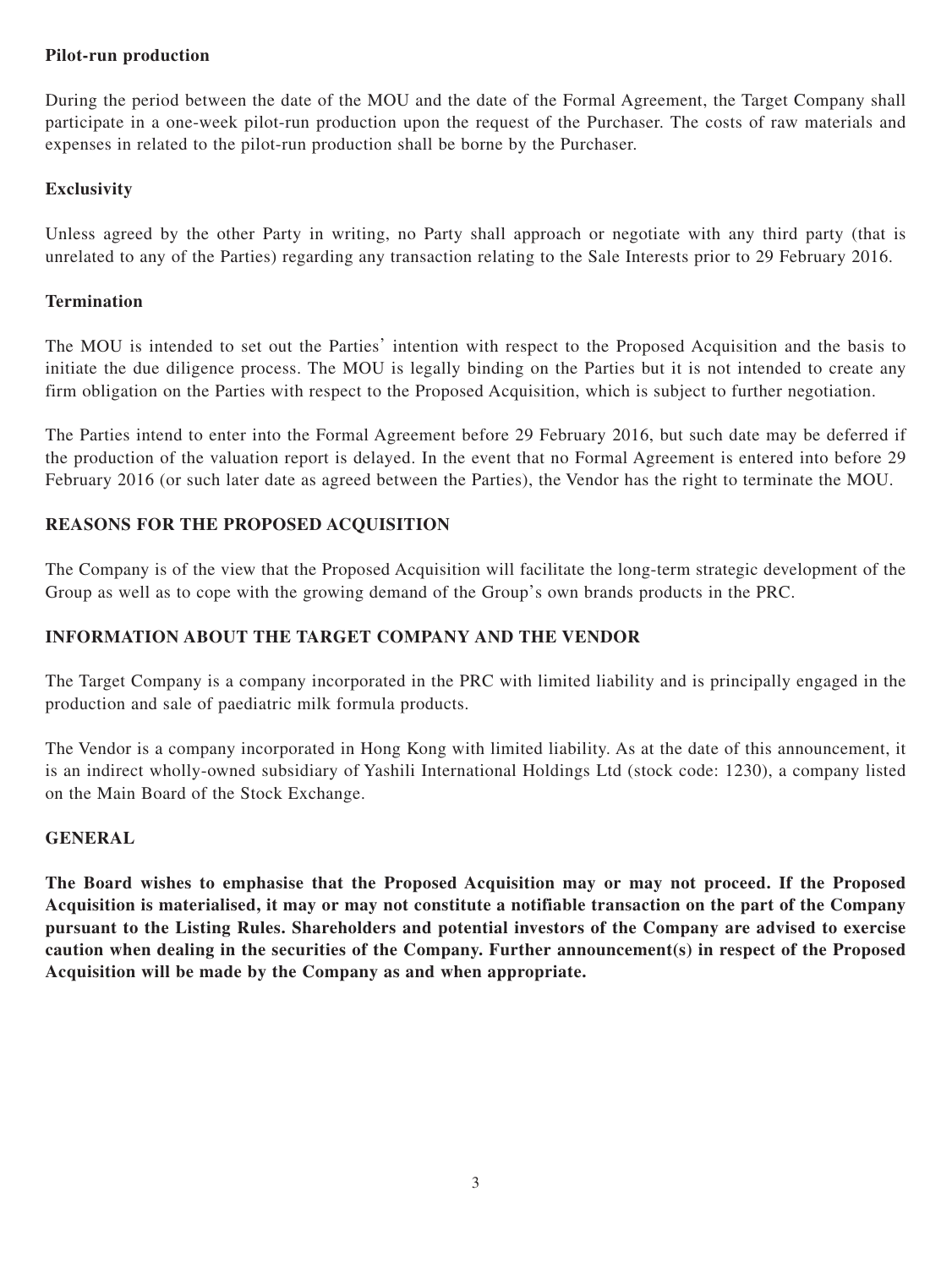# **DEFINITIONS**

In this announcement, unless the context otherwise requires, the following words and expressions shall have the following meanings when used herein:

| "Board"                               | the board of Directors                                                                                                                                                                                                                                                                                                              |
|---------------------------------------|-------------------------------------------------------------------------------------------------------------------------------------------------------------------------------------------------------------------------------------------------------------------------------------------------------------------------------------|
| "Company"                             | Ausnutria Dairy Corporation Ltd (stock code: 1717), a company incorporated<br>in the Cayman Islands with limited liability and the shares of which are listed<br>on the Stock Exchange                                                                                                                                              |
| "connected persons"                   | has the meaning ascribed to it under the Listing Rules                                                                                                                                                                                                                                                                              |
| " $Directory$ "                       | the director(s) of the Company                                                                                                                                                                                                                                                                                                      |
| "Earnest Money"                       | the sum of RMB10.0 million                                                                                                                                                                                                                                                                                                          |
| "Formal Agreement"                    | the formal sale and purchase agreement proposed to be entered into in relation<br>to the Proposed Acquisition                                                                                                                                                                                                                       |
| "Group"                               | the Company and its subsidiaries                                                                                                                                                                                                                                                                                                    |
| "Hong Kong"                           | the Hong Kong Special Administrative Region of the PRC                                                                                                                                                                                                                                                                              |
| "Independent Third<br>Party $(ies)$ " | any person(s) or company(ies) and its/their respective ultimate beneficial<br>owner(s) whom, to the best of the Directors' knowledge, information and<br>belief having made all reasonable enquiries, are parties independent of the<br>Company and connected persons of the Company in accordance with the<br><b>Listing Rules</b> |
| "Listing Rules"                       | the Rules Governing the Listing of Securities on the Stock Exchange                                                                                                                                                                                                                                                                 |
| "MOU"                                 | the memorandum of understanding dated 23 January 2016 and entered into<br>between the Purchaser and the Vendor in relation to the Proposed Acquisition                                                                                                                                                                              |
| "Parties"                             | the Purchaser and the Vendor, being the parties to the MOU                                                                                                                                                                                                                                                                          |
| "PRC"                                 | the People's Republic of China, which, for the purpose of this announcement,<br>excludes Hong Kong, Macau Special Administrative Region of the PRC and<br>Taiwan                                                                                                                                                                    |
| "Proposed Acquisition"                | the proposed acquisition of the entire equity interests in the Target Company<br>by the Purchaser from the Vendor                                                                                                                                                                                                                   |
| "Purchaser"                           | Ausnutria Dairy (China) Co., Ltd., a company incorporated in the PRC with<br>limited liability and an indirect wholly-owned subsidiary of the Company                                                                                                                                                                               |
| "Sale Interests"                      | the entire equity interests in the Target Company which is held by the Vendor<br>as at the date of this announcement                                                                                                                                                                                                                |